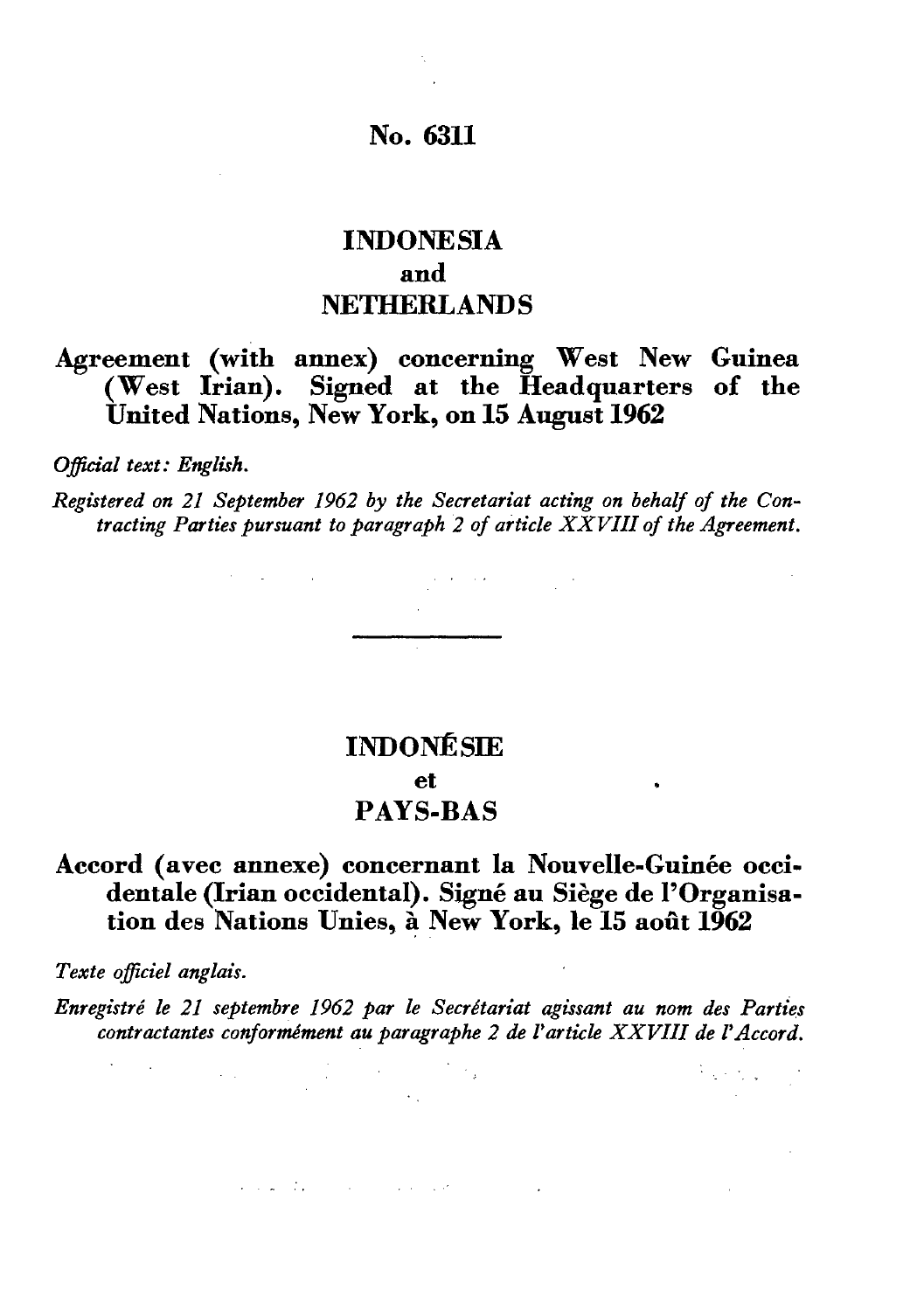No. 6311. AGREEMENT1 BETWEEN THE REPUBLIC OF INDONESIA AND THE KINGDOM OF THE NETHER LANDS CONCERNING WEST NEW GUINEA (WEST IRIAN). SIGNED AT THE HEADQUARTERS OF THE UNITED NATIONS, NEW YORK, ON 15 AUGUST 1962

The Republic of Indonesia and the Kingdom of the Netherlands,

Having in mind the interests and welfare of the people of the territory of West New Guinea (West Irian) hereinafter referred to as " the territory",

Desirous of settling their dispute regarding the territory,

Now, therefore, agree as follows :

### RATIFICATION OF AGREEMENT AND RESOLUTION OF THE GENERAL ASSEMBLY OF THE UNITED NATIONS

#### *Article I*

After the present Agreement between Indonesia and the Netherlands has been signed and ratified by both Contracting Parties, Indonesia and the Nether lands will jointly sponsor a draft resolution in the United Nations under the terms of which the General Assembly of the United Nations takes note of the present Agreement, acknowledges the role conferred upon the Secretary-General of the United Nations therein, and authorizes him to carry out the tasks entrusted to him therein.

#### TRANSFER OF ADMINISTRATION

### *Article II*

After the adoption of the resolution referred to in article I, the Netherlands will transfer administration of the territory to a United Nations Temporary Executive Authority (UNTEA) established by and under the jurisdiction of the Secretary-General upon the arrival of the United Nations Administrator appointed in accordance with article IV. The UNTEA will in turn transfer the administration to Indonesia in accordance with article XII.

<sup>&</sup>lt;sup>1</sup> In accordance with article XXVIII, the Agreement came into force on 21 September 1962, the date of the adoption by the General Assembly of the resolution envisaged in article I of the Agreement (A/RES/1752 (XVII)). The at the Headquarters of the United Nations, in accordance with article XXVII.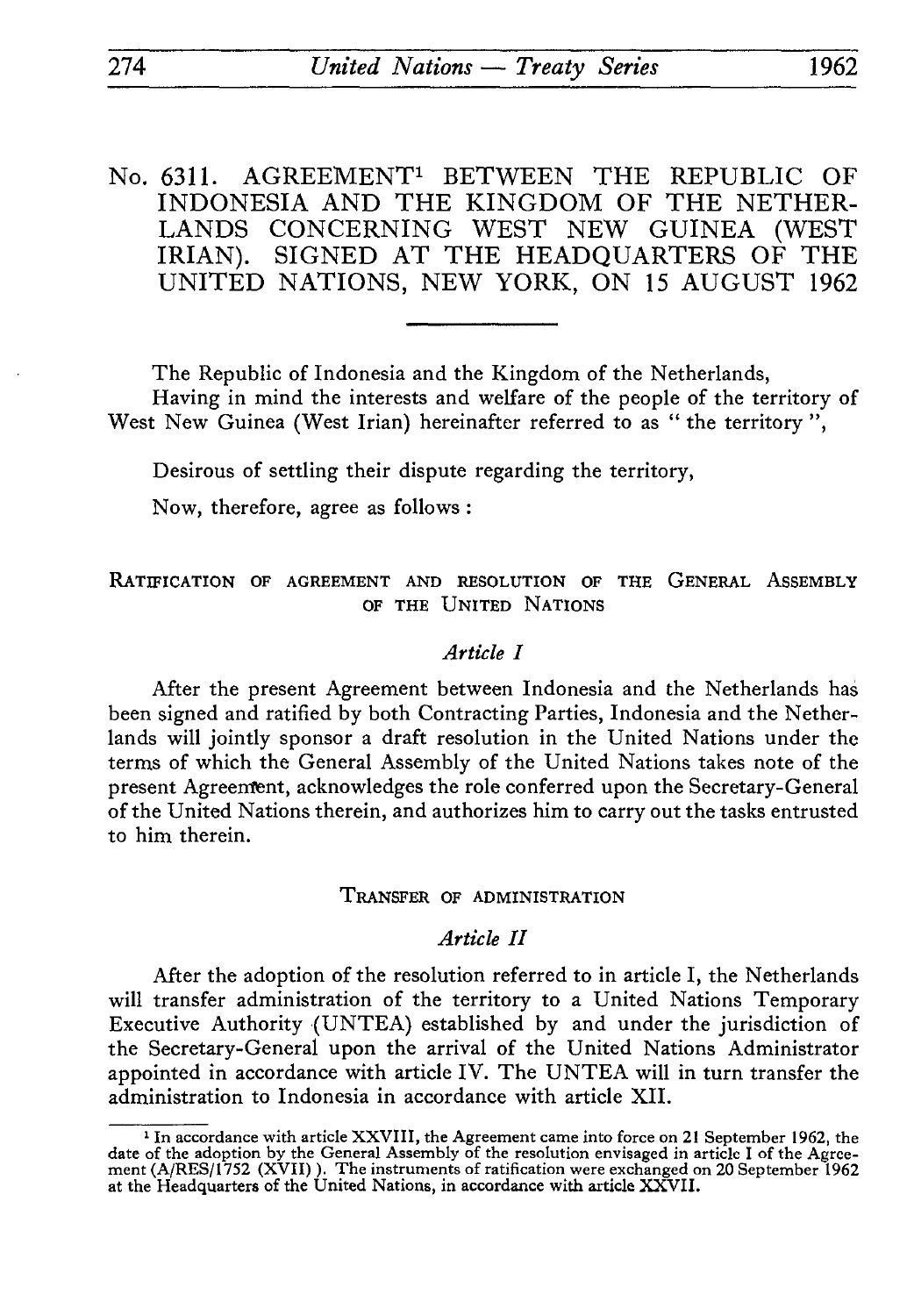#### UNITED NATIONS ADMINISTRATION

### *Article III*

In order to facilitate the transfer of administration to the UNTEA after the adoption of the resolution by the General Assembly, the Netherlands will invite the Secretary-General to send a representative to consult briefly with the Netherlands Governor of the territory prior to the latter's departure. The Netherlands Governor will depart prior to the arrival of the United Nations Administrator.

### *Article IV*

A United Nations Administrator, acceptable to Indonesia and the Nether lands, will be appointed by the Secretary-General.

#### *Article V*

The United Nations Administrator, as chief executive officer of the UNTEA, will have full authority under the direction of the Secretary-General to administer the territory for the period of the UNTEA administration in accordance with the terms of the present Agreement.

#### *Article VI*

1. The United Nations flag will be flown during the period of United Nations administration.

2. With regard to the flying of the Indonesian and Netherlands flags, it is agreed that this matter will be determined by agreement between the Secretary-General and the respective Governments.

### *Article VII*

The Secretary-General will provide the UNTEA with such security forces as the United Nations Administrator deems necessary ; such forces will primarily supplement existing Papuan (West Irianese) police in the task of maintaining law and order. The Papuan Volunteer Corps, which on the arrival of the United Nations Administrator will cease being part of the Netherlands armed forces, and the Indonesian armed forces in the territory will be under the authority of, and at the disposal of, the Secretary-General for the same purpose. The United Nations Administrator will, to the extent feasible, use the Papuan (West Irianese) police as a United Nations security force to maintain law and order and, at his discretion, use Indonesian armed forces. The Netherlands armed forces will be repatriated as rapidly as possible and while still in the terri tory will be under the authority of the UNTEA.

**No- 6311**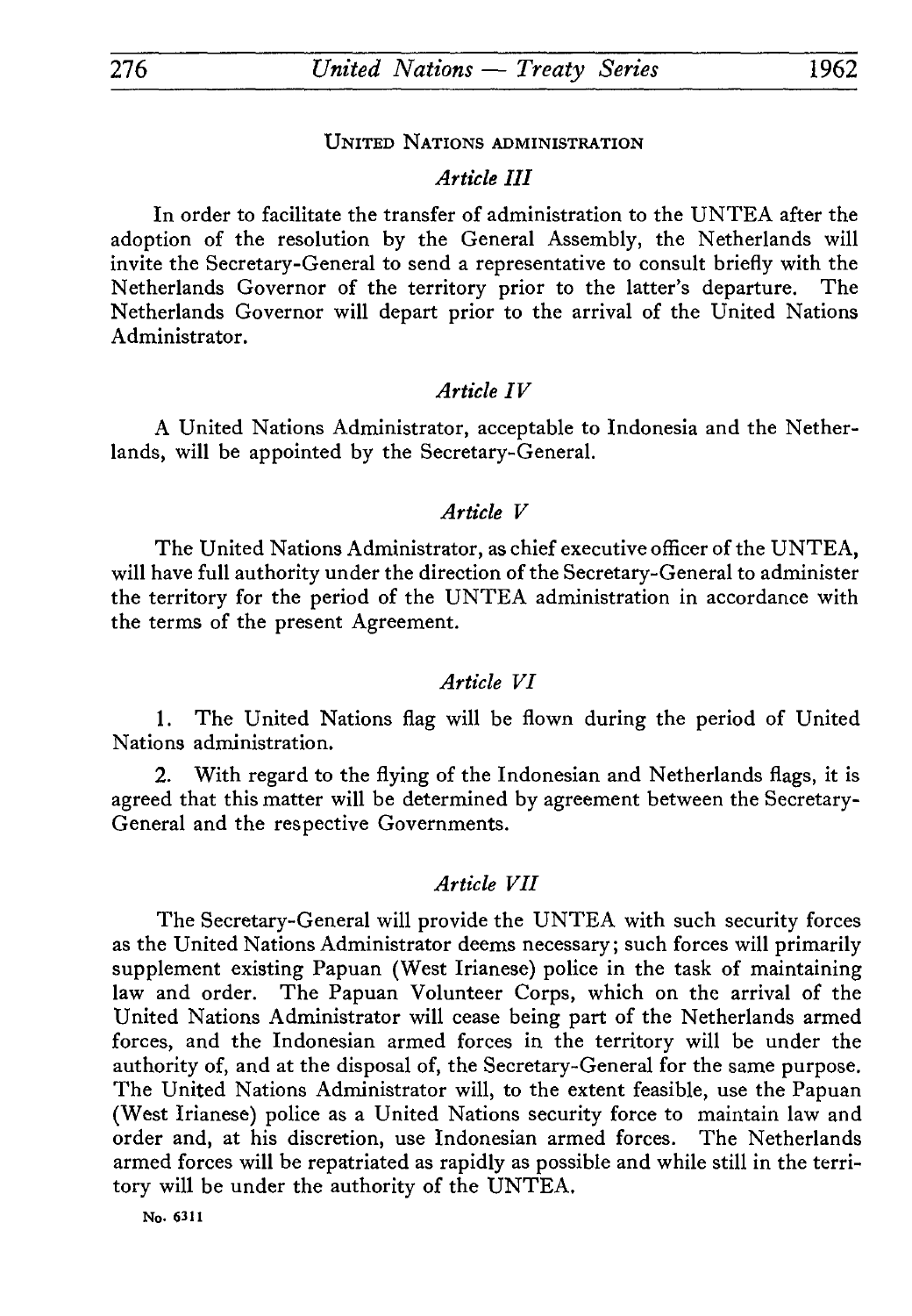### *Article VIII*

The United Nations Administrator will send periodic reports to the Se cretary-General on the principal aspects of the implementation of the present Agreement. The Secretary-General will submit full reports to Indonesia and the Netherlands and may submit, at his discretion, reports to the General Aseembly or to all United Nations Members.

#### FIRST PHASE OF THE UNTEA ADMINISTRATION

#### *Article IX*

The United Nations Administrator will replace as rapidly as possible top Netherlands officials as defined in annex A<sup>1</sup> with non-Netherlands, non-Indonesian officials during the first phase of the UNTEA administration which will be completed on 1 May 1963. The United Nations Administrator will be authorized to employ on a temporary basis all Netherlands officials other than top Netherlands officials defined in annex A, who wish to serve the UNTEA, in accordance with such terms and conditions as the Secretary-General may specify. As many Papuans (West Irianese) as possible will be brought into administrative and technical positions. To fill the remaining required posts, the UNTEA will have authority to employ personnel provided by Indonesia. Salary rates prevailing in the territory will be maintained.

### *Article X*

Immediately after the transfer of administration to the UNTEA, the UNTEA will widely publicize and explain the terms of the present Agreement, and will inform the population concerning the transfer of administration to Indonesia and the provisions for the act of self-determination as set out in the present Agreement.

#### *Article XI*

To the extent that they are consistent with the letter and spirit of the present Agreement, existing laws and regulations will remain in effect. The UNTEA will have power to promulgate new laws and regulations or amend them within the spirit and framework of the present Agreement. The rep resentative councils will be consulted prior to the issuance of new laws and regulations or the amendment of existing laws.

N0. 6311

<sup>1</sup> See p. 288 of this volume.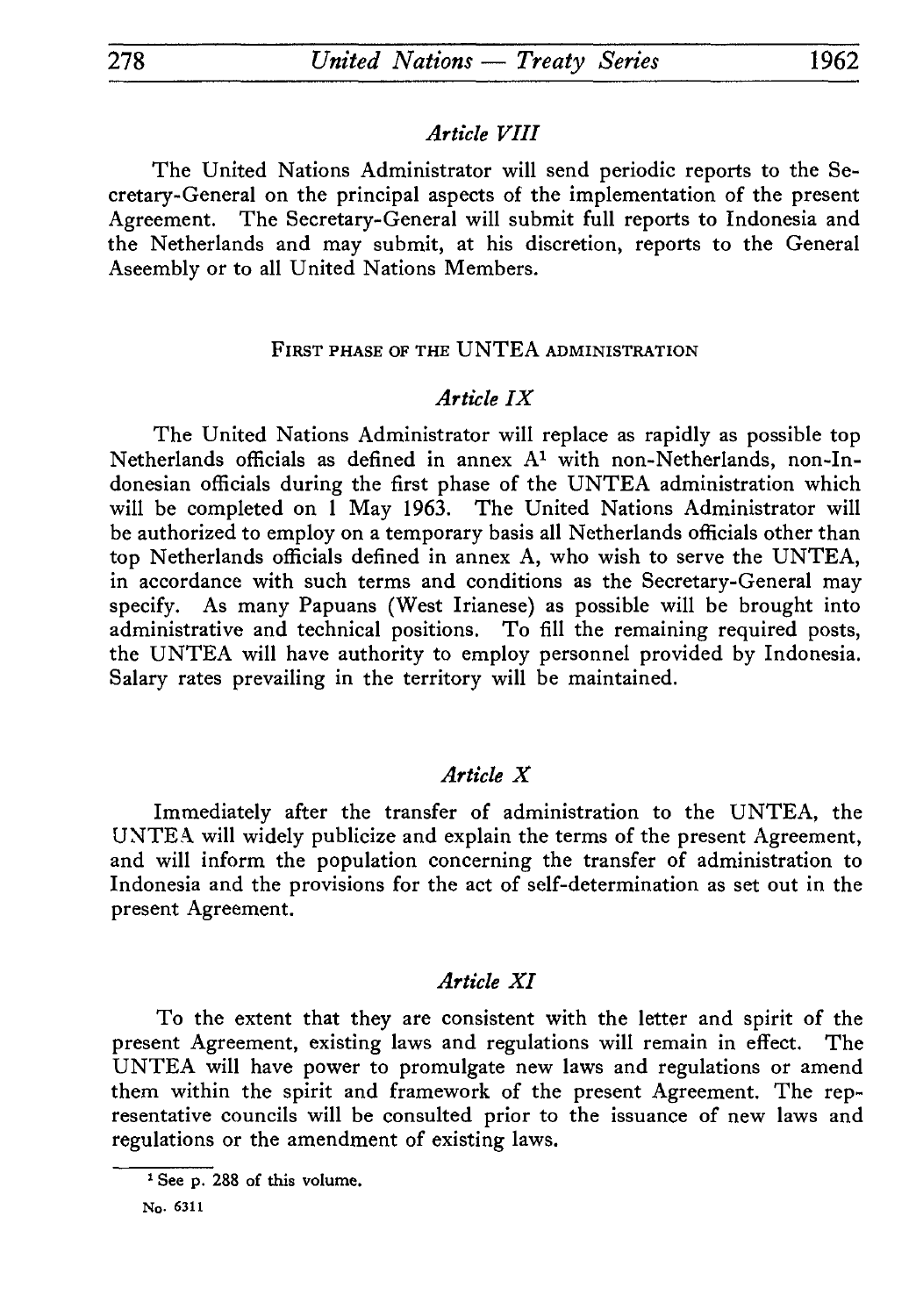### SECOND PHASE

### *Article XII*

The United Nations Administrator will have discretion to transfer all or part of the administration to Indonesia at any time after the first phase of the UNTEA administration. The UNTEA's authority will cease at the moment The UNTEA's authority will cease at the moment of transfer of full administrative control to Indonesia.

### *Article XIII*

United Nations security forces will be replaced by Indonesian security forces after the first phase of the UNTEA administration. All United Nations security forces will be withdrawn upon the transfer of administration to Indonesia.

#### INDONESIAN ADMINISTRATION AND SELF-DETERMINATION

#### *Article XIV*

After the transfer of full administrative responsibility to Indonesia, Indo nesian national laws and regulations will in principle be applicable in the terri tory, it being understood that they be consistent with the rights and freedoms<br>guaranteed to the inhabitants under the terms of the present Agreement. New guaranteed to the inhabitants under the terms of the present Agreement. laws and regulations or amendments to the existing ones can be enacted within the spirit of the present Agreement. The representative councils will be con sulted as appropriate.

### *Article XV*

After the transfer of full administrative responsibility to Indonesia, the primary task of Indonesia will be further intensification of the education of the people, of the combating of illiteracy, and of the advancement of their social, cultural and economic development. Efforts also will be made in accordance with present Indonesian practice to accelerate the participation of the people in local government through periodic elections. Any aspects relating to the act of free choice will be governed by the terms of this Agreement.

### *Article XVI*

At the time of the transfer of full administrative responsibility to Indonesia a number of United Nations experts, as deemed adequate by the Secretary-General after consultation with Indonesia, will be designated to remain wherever their duties require their presence. Their duties will, prior to the arrival of the United Nations Representative, who will participate at the appropriate time in the arrangements for self-determination, be limited to advising on and assisting in preparations for carrying out the provisions for self-determination

**No. 6311**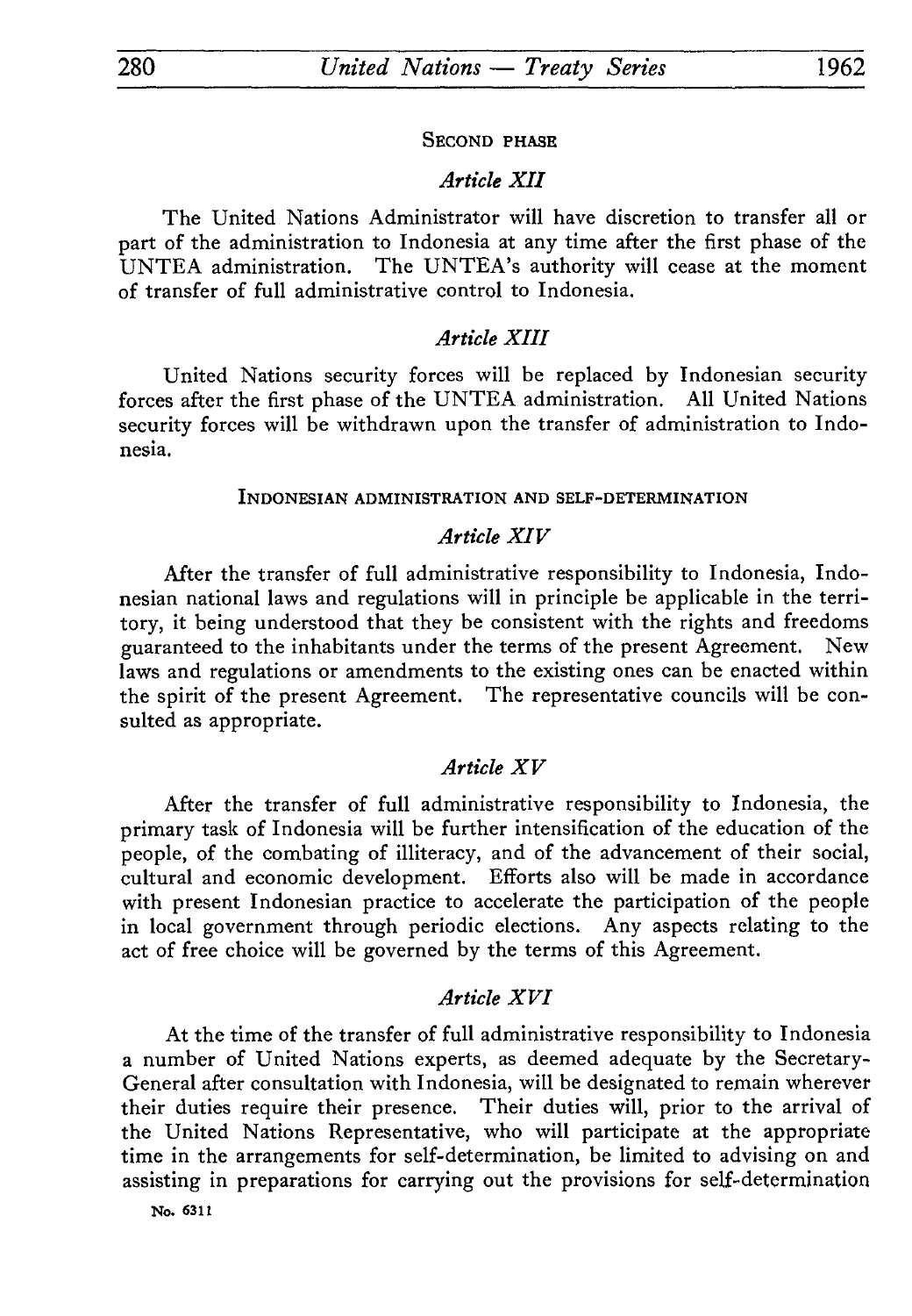except in so far as Indonesia and the Secretary-General may agree upon their performing other expert functions. They will be responsible to the Secretary-General for the carrying out of their duties.

### *Article XVII*

Indonesia will invite the Secretary-General to appoint a Representative who, together with a staff made up, *inter alia,* of experts referred to in article XVI, will carry out the Secretary-General's responsibilities to advise, assist and participate in arrangements which are the responsibility of Indonesia for the act of free choice. The Secretary-General will, at the proper time, appoint The Secretary-General will, at the proper time, appoint the United Nations Representative in order that he and his staff may assume their duties in the territory one year prior to the date of self-determination. Such additional staff as the United Nations Representative might feel necessary will be determined by the Secretary-General after consultations with Indonesia. The United Nations Representative and his staff will have the same freedom of movement as provided for the personnel referred to in article XVI.

### *Article XVIII*

Indonesia will make arrangements, with the assistance and participation of the United Nations Representative and his staff, to give the people of the terri tory the opportunity to exercise freedom of choice. Such arrangements will include :

(a) Consultations (Musjawarah) with the representative councils on pro cedures and appropriate methods to be followed for ascertaining the freely expressed will of the population.

*(b)* The determination of the actual date of the exercise of free choice within the period established by the present Agreement.

*(c)* Formulation of the questions in such a way as to permit the inhabitants to decide (a) whether they wish to remain with Indonesia; or (b) whether they wish to sever their ties with Indonesia.

*(d)* The eligibility of all adults, male and female, not foreign nationals to participate in the act of self-determination to be carried out in accordance with international practice, who are resident at the time of the signing of the present Agreement and at the time of the act of self-determination, including those residents who departed after 1945 and who return to the territory to resume residence after the termination of Netherlands administration.

#### *Article XIX*

The United Nations Representative will report to the Secretary-General on the arrangements arrived at for freedom of choice,

**No- 6311**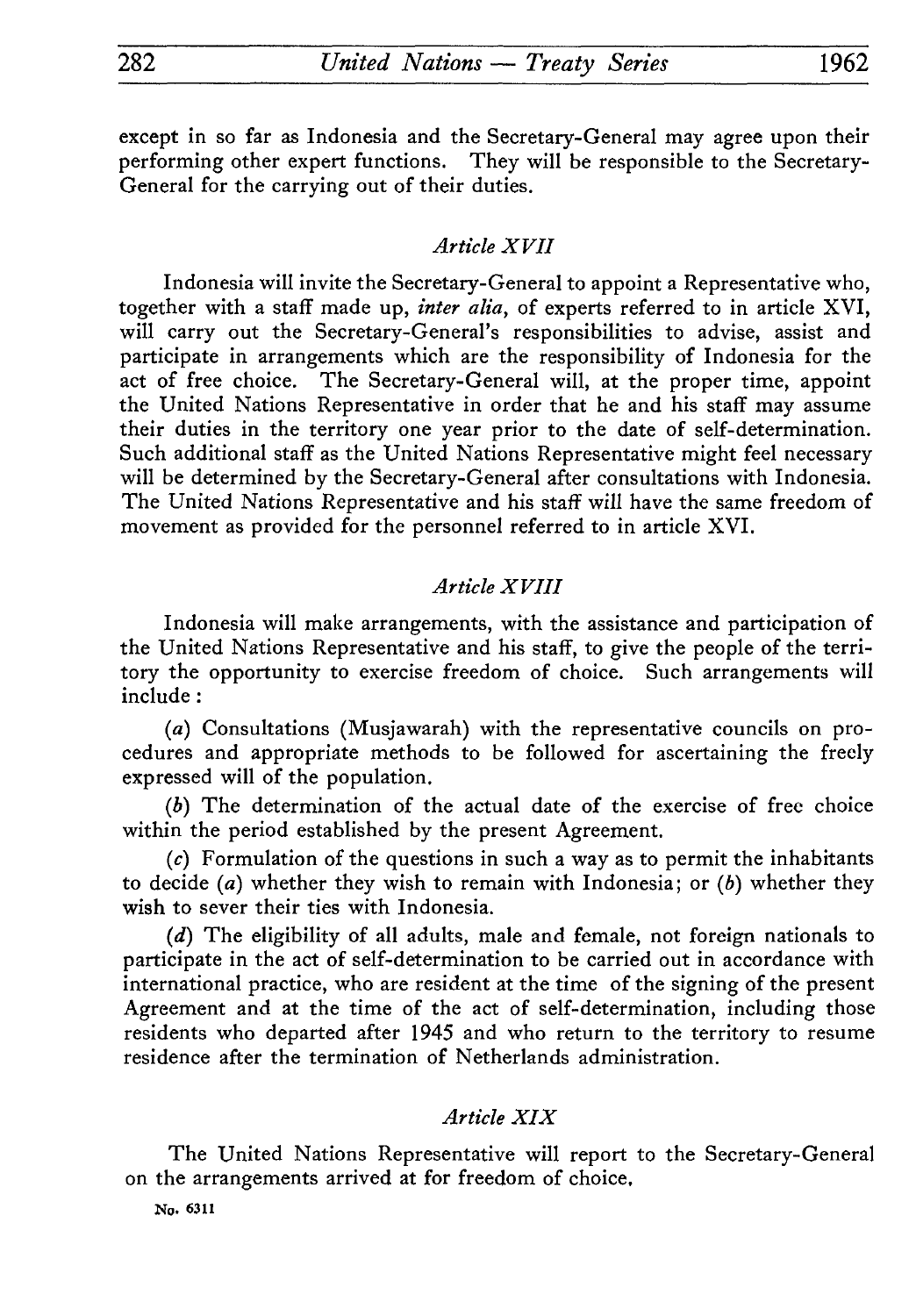### *Article XX*

The act of self-determination will be completed before the end of 1969.

### *Article XXI*

1. After the exercise of the right of self-determination, Indonesia and the United Nations Representative will submit final reports to the Secretary-General who will report to the General Assembly on the conduct of the act of self-determination and the results thereof.

2. The Parties to the present Agreement will recognize and abide by the results of the act of self-determination.

#### RIGHTS OF THE INHABITANTS

### *Article XXII*

1. The UNTEA and Indonesia will guarantee fully the rights, including the rights of free speech, freedom of movement and of assembly, of the inhabitants of the area. These rights will include the existing rights of the inhabitants of the territory at the time of the transfer of administration to the UNTEA.

2. The UNTEA will take over existing Netherlands commitments in respect of concessions and property rights.

3. After Indonesia has taken over the administration it will honour those commitments which are not inconsistent with the interests and economic development of the people of the territory. A joint Indonesian-Netherlands commission will be set up after the transfer of administration to Indonesia to study the nature of the above-mentioned concessions and property rights.

4. During the period of the UNTEA administration there will be freedom of movements for civilians of Indonesian and Netherlands nationalities to and from the territory.

### *Article XXIII*

Vacancies in the representative councils caused by the departure of Nether lands nationals, or for other reasons, will be filled as appropriate consistent with existing legislation by elections, or by appointment by the UNTEA. The representative councils will be consulted prior to the appointment of new representatives.

#### FINANCIAL MATTERS

### *Article XXIV*

Deficits in the budget of the territory during the UNTEA administration will be shared equally by Indonesia and the Netherlands.

J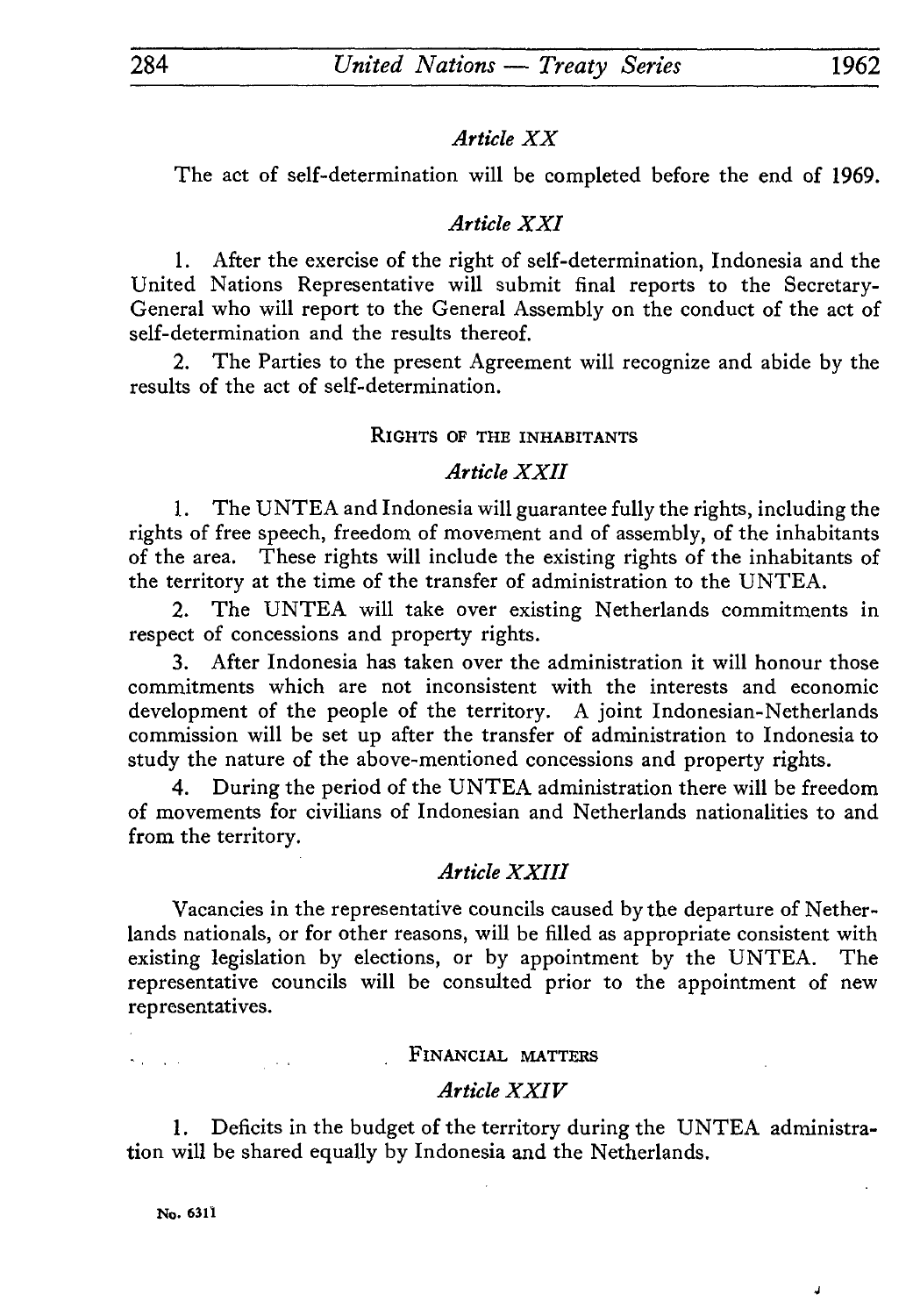2. Indonesia and the Netherlands will be consulted by the Secretary-General in the preparation of the UNTEA budget and other financial matters relating to United Nations responsibilities under the present Agreement; however, the Secretary-General will have the final decision.

3. The Parties to the present Agreement will reimburse the Secretary-General for all costs incurred by the United Nations under the present Agree ment and will make available suitable funds in advance for the discharge of the Secretary-General's responsibilities. The Parties to the present Agreement will share on an equal basis the costs of such reimbursements and advances.

#### PREVIOUS TREATIES AND AGREEMENT

#### *Article XXV*

The present Agreement will take precedence over any previous agreement on the territory. Previous treaties and agreements regarding the territory may therefore be terminated or adjusted as necessary to conform to the terms of the present Agreement.

#### PRIVILEGES AND IMMUNITIES

### *Article XXVI*

For the purposes of the present Agreement, Indonesia and the Netherlands will apply to United Nations property, funds, assets and officials the provisions of the Convention on the Privileges and Immunities of the United Nations.1 In particular, the United Nations Administrator, appointed pursuant to article IV, and the United Nations Representative, appointed pursuant to article XVII, will enjoy the privileges and immunities specified in section 19 of the Convention on the Privileges and Immunities of the United Nations.

#### **RATIFICATION**

#### *Article XXVII*

1. The present Agreement will be ratified in accordance with the consti tutional procedures of the Contracting Parties.

2. The instruments of ratification will be exchanged as soon as possible at the Headquarters of the United Nations by the accredited representatives of the Contracting Parties.

3. The Secretary-General will draw up a *procès-verbal* of the exchange of the instruments of ratification and will furnish a certified copy thereof to each Contracting Party.

<sup>&</sup>lt;sup>1</sup> See footnote 1, p. 331 of this volume.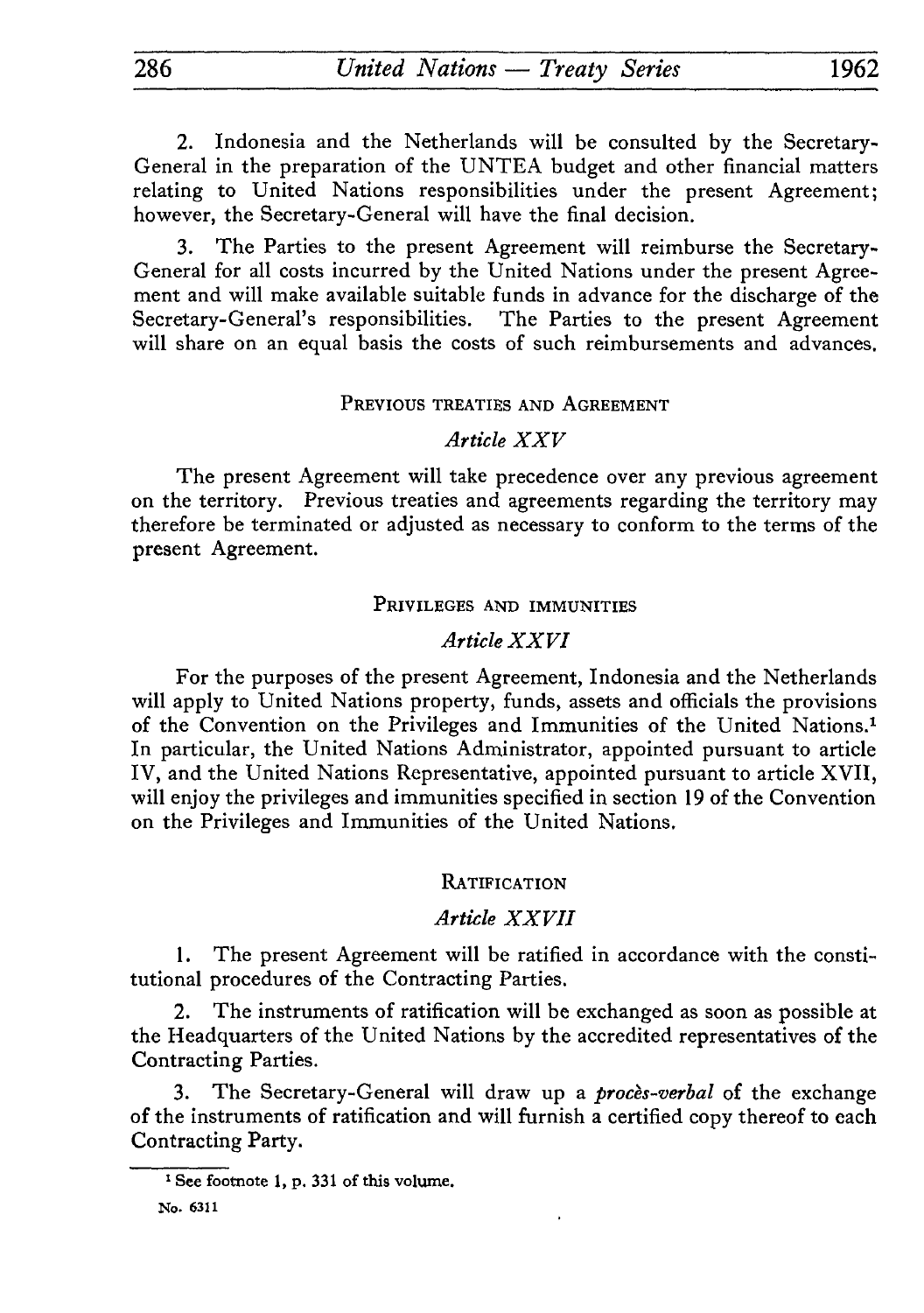#### ENTRY INTO FORCE

### *Article XXVIII*

The present Agreement will enter into force upon the date of the adoption by the General Assembly of the resolution referred to in article I of the present Agreement.

2. Upon the entry into force of the present Agreement, the Secretary-General of the United Nations will register it in accordance with Article 102 of the Charter.

#### AUTHENTIC TEXT

#### *Article XXIX*

The authentic text of the present Agreement is drawn up in the English language. Translations in the Indonesian and Netherlands languages will be exchanged between the Contracting Parties.

IN WITNESS WHEREOF the undersigned plenipotentiaries, being duly authorized for that purpose by their respective Governments, have signed the present Agreement.

DONE at the Headquarters of the United Nations, New York, on this fifteenth day of August 1962, in three identical copies, of which one shall be deposited with the Secretary-General and one shall be furnished to the Govern ment of each of the Contracting Parties.

| For the Republic   | For the Kingdom           |
|--------------------|---------------------------|
| of Indonesia:      | of the Netherlands:       |
| (Signed) SUBANDRIO | (Signed) J. H. VAN ROIJEN |
|                    | (Signed) C. SCHURMANN     |

### ANNEX A TO THE AGREEMENT

Top Netherlands officials to be replaced as rapidly as possible with non-Netherlands, non-Indonesian officials.

|    | Government                                                                                                                                                                                         |
|----|----------------------------------------------------------------------------------------------------------------------------------------------------------------------------------------------------|
|    | Head Government Information Bureau 1<br>Head Popular Information Service 1                                                                                                                         |
| П. | Department of Internal Affairs<br>Director $\ldots \ldots \ldots \ldots \ldots \ldots \ldots \ldots \ldots \ldots$<br>Divisional Commissioners ("Residenten"): $\cdots$ $\cdots$ $\cdots$ $\cdots$ |
|    | No. 6311                                                                                                                                                                                           |